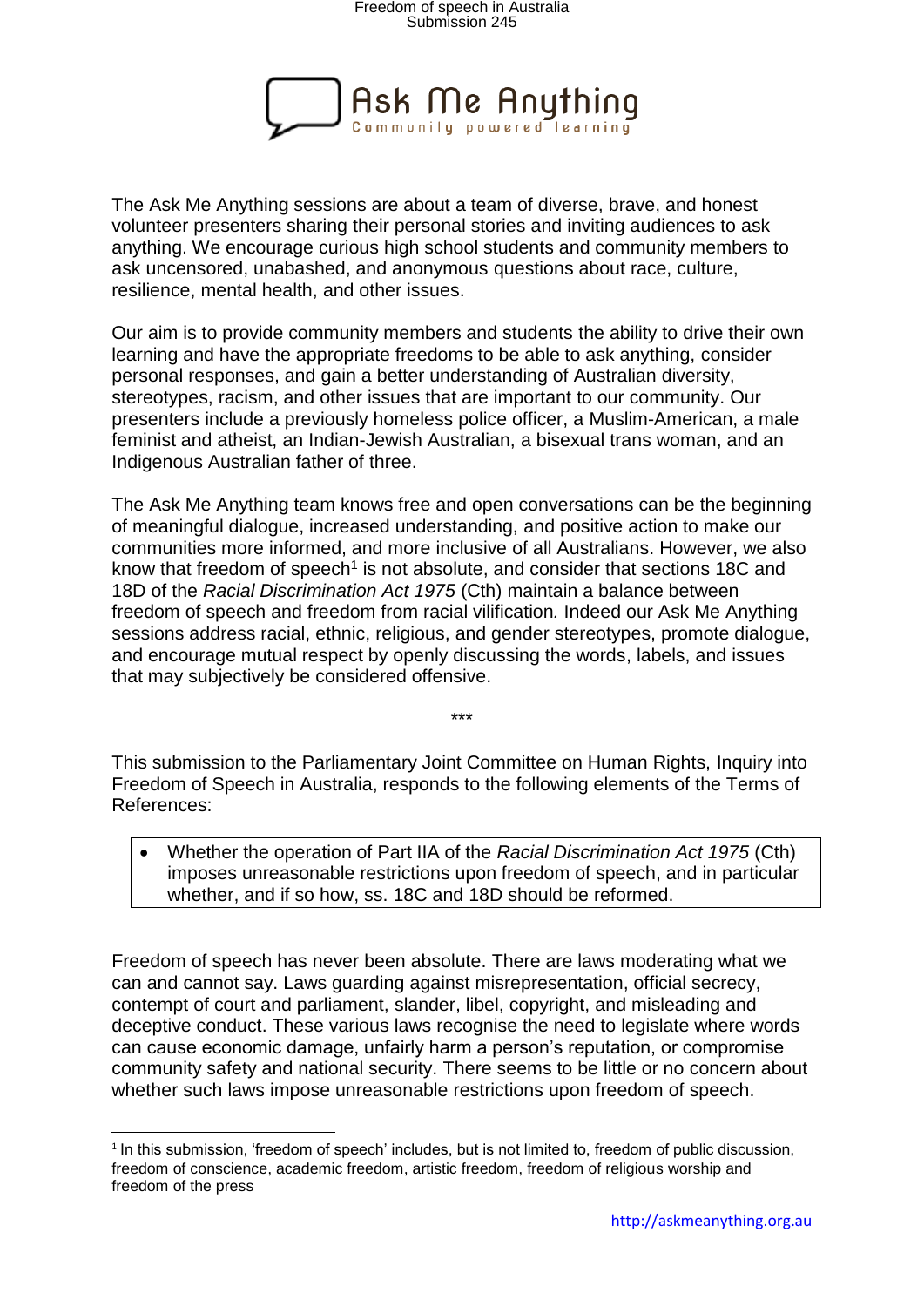

We understand that sections 18C and 18D were introduced partly in response to recommendations of the National Inquiry into Racist Violence, and the Royal Commission into Aboriginal Deaths in Custody. These inquiries and other research has found that racial hatred and vilification can cause psychological harm to their targets, reinforce other forms of discrimination (e.g. on the basis of religion, sex, gender and/or sexual orientation), and have an inevitable link to racially motivated physical violence (including to property).

The *Racial Discrimination Act 1975* (Cth) aims to provide a benchmark for racial tolerance, and guards against racial vilification of a serious nature. In its present form, sections 18C and 18D do not unreasonably restrict freedom of expression due to the following:

- There is no violation of Part IIA unless the offence is found to have "profound and serious effects, not to be likened to mere slights". An act is not unlawful simply because someone happened to get their feelings hurt. The court makes its assessment using an objective test, regardless of the individual complainant's feelings and sensitivities.
- There is a wide margin of tolerance for potentially offensive or humiliating political satire or artistic works with a race related focus. This includes satire or comedy that perpetuates damaging negative stereotypes about Australia's first peoples, or any other group based on perceived race or ethnic origins.
- Controversial, or potentially offensive, beliefs or opinions about race, religion, or ethnic origins, even if expressed in writing on social media, do not infringe Part IIA of the Act.

Australians have freedom to express their views and opinions, engage in debate about race issues, and tell racist jokes. At the same time, our community should actively work to protect all Australians from gross negative stereotyping, and repetitive and serious cases of verbal or written abuse due to perceived race or ethnicity. Legislation is one way to protect Australians from racial vilification but it does not eliminate racist attitudes and misunderstandings.

Australian law cannot by itself hope to eliminate racist attitudes or behaviours. Legislation, dialogue, and education are all tools to combat racism, dispel stereotypes, and encourage social harmony and mutual understanding between diverse Australians. Indeed the former Attorney General emphasised this point, saying that:

*Racism is often a by-product of ignorance, and education is an essential part of any response...Racism should be responded to by education and by confronting the expression of racist ideas. But legislation is not mutually exclusive of these responses. It is not a choice between legislation or education…There is no doubt that the Racial Discrimination Act has been a powerful influence on the rejection of racist*